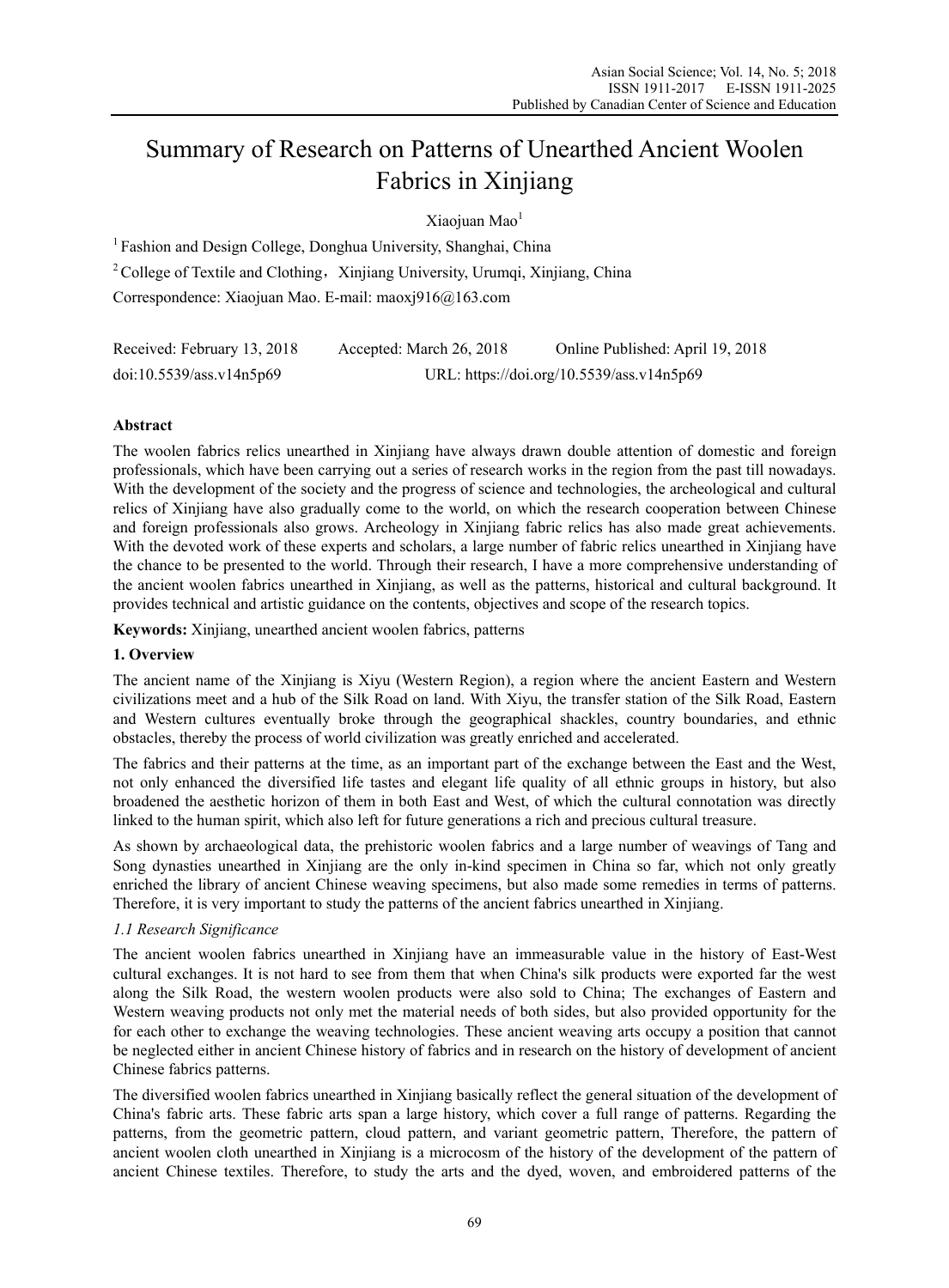woolen fabrics of ancient Xinjiang, it is of great important practical significance not only for the origin of the patterns of the woolen fabrics unearthed in Xinjiang, but also for the development and innovation of modern weaving and dyed patterns.

#### *1.2 Time and Space Category*

#### 1.2.1 Time Category

Ancient, the concept of time defined in this topic, is in line with the historical era in historical definitions. According to the analysis of the ancient fabric materials found in archeology in Xinjiang, the unearthed woolen fabrics were mostly traced back to the prehistoric age, as earl as up to 2000 years ago.

#### 1.2.2 Space Category

The ancient name of Xinjiang is Xiyu, meaning Western Region, which got the current name till the Qing Dynasty. Since the main materials of this thesis are the true objects unearthed in various archeological relics in the Xinjiang region, the spatial category of concern in this thesis specifically refers to the Geographic space area of today's Xinjiang Uygur Autonomous Region. Because these unearthed woolen fabrics from tombs are mainly distributed in the above eight geospatial spaces, this thesis will mainly focus on the eight geospatial zonings for study.

#### **2. Literature Review**

#### *2.1 Research Status at Home and Abroad*

#### 2.1.1 Domestic Research Status

The research on the ancient woolen fabrics unearthed in Xinjiang has its historical documents that serve as the evidences for mutual verification along with the unearthed physical objects.

(1) Monographs on research of Chinese fabric patterns.

The development of ancient Chinese fabrics has a long history, which have reached a superlative level of technology, making them a wonder to the world. Therefore, the research in respect of the technologies and arts has never stopped. These treatises all have a discussion of the achievements of ancient weaving technology of Xinjiang and the characteristics of the patterns.

Monographs on woolen fabrics and their technologies are as follows: History of Science and Technology of China - Weaving (edited by Zhao Chengze) (Science Press, 2002), mainly discusses the production areas, weaving technologies, fabric types and patterns of Chinese fabrics, which also contains relevant content refers to and discusses the fabrics unearthed in Xinjiang that are well preserved till today. Among books devoted to studying the dyed patterns and the history, there are two masterpieces, History of Chinese Patterns and History of Chinese Dyeing and Weaving by Mr. Tian Zibing and Mr. Wu Shusheng respectively, which are the famous historians of arts and crafts in the country. Although the contents and focuses of these two books are different, but they are intrinsically linked, which provide some guidance to the study of this topic.

(2) Images and photograph atlas related to the ancient woolen fabrics unearthed Xinjiang.

The images and photograph atlases of woolen fabrics unearthed in Xinjiang published are one of the important basis for the study in the topic. These atlases were published at a large span of time, ranging from the 1950s till now, more than half a century. Among them, it is the book by the authors of Gao Hanyu and Bao Mingxin entitled Chinese Dying, Weaving and Embroidery Atlas (co-published by Commercial Press Hong Kong Branch and the Shanghai Science and Technology Press in October 1986). The book provides a comprehensive introduction of Chinese printing and dyeing, weaving and embroidery from three aspects, the history of development, technological progress, and graphic arts. It contains three hundred pieces of fine-selected pictures, most of which were first published at the time, of which one fifth of the content was contributed to the woolen fabrics unearthed in Xinjiang. This has important appreciation and reference value for the study.

Local archeology research institutes of Xinjiang also published a lot of atlases about ancient woolen fabrics unearthed in Xinjiang, which also become the main reference for future researchers. One of them is the Unearthed Artifacts in Xinjiang, edited by Museum of the Xinjiang Uygur Autonomous Region (published by Cultural Relics Publishing House in 1975) It cited 8 pieces of woolen fabrics unearthed in Xinjiang. Another one is Ancient Arts of Xinjiang, China, edited by Mu Shunying with Qi Xiaoshan, and Zhang Ping as deputy editors (Xinjiang Art Photography Press, 1994). The book is divided into catalog and description (in Chinese and English). The chapter titled Fabrics mainly introduces 45 pieces of woolen fabrics. Is a good reference for the study of patterns.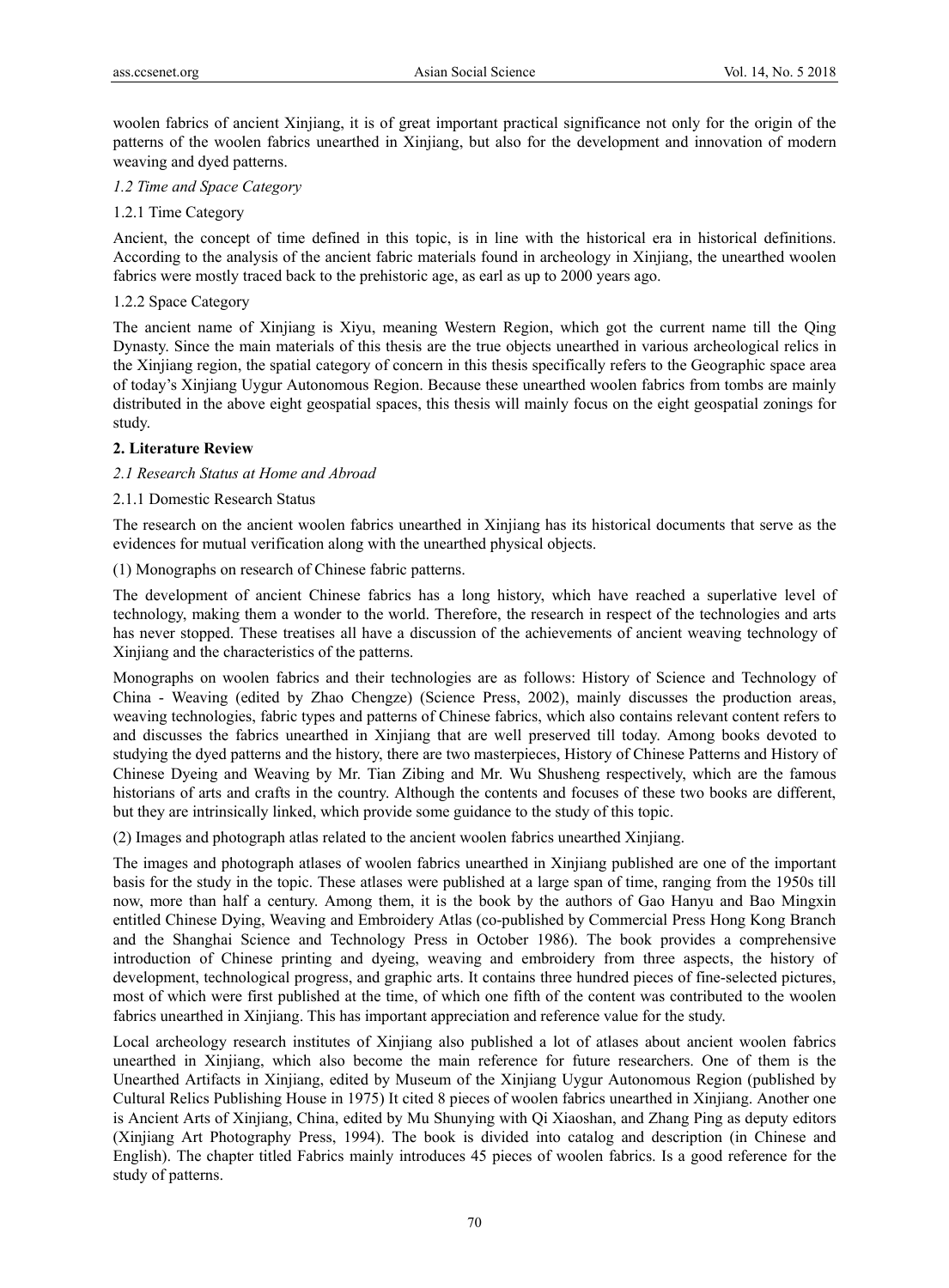There are atlases on the cultures related to Xinjiang region, such as Grand View of Xinjiang Artifacts and Relics edited by Xinjiang Cultural Relics Bureau (published by Xinjiang Art Photography Press, 1999). The cultural relics pictures published in the book all come from the cultural relics in Xinjiang. In this book, most of the images selected are pictures of the artifacts from tombs and ruins, which are the most important and best-illustrative ones, and therefore these pictures are representative and, of course, unearthed ancient wool artifacts are included. As the thesis part, Colorful Xinjiang Unearthed Fabrics by Mr. Wu Min focuses on the classification and characteristics of the wool and silk fabrics unearthed, which also describes the physical evidences as the exchanges of fabrics between China and West along the ancient Silk Road. Silk Road - Xinjiang Ancient Culture by Qi Xiaoshan and Wang Bo (Xinjiang People's Publishing House, 2008), is compiled in the way similar to Grand View of Xinjiang Artifacts and Relics, which mainly takes the three routes of the Silk Road in Xinjiang as the main lines, the South Road, Middle Road and North Road, and for each line 12 important tombs, ruins, Buddha towers, etc. are selected for key introduction. It also contains some new pictures of wool artifacts, which greatly enriched the subject content with the new materials. The thesis part of the book also contains a paper on fabrics unearthed in Xinjiang. Brief on Unearthed Wool and Silk Fabrics in Xinjiang is a book by Li Wenying, an associate researcher. On the research of woolen fabrics, the book mainly focuses on the period from prehistoric 4000 to the Han and Jin Dynasties, which provides quite objective analysis of the structure, dyeing, patterns and colors of the woolen fabrics unearthed in tombs of Zagunluk in Qiemo County and Shanpula in Luopu County. It serves as good model from the topic research.

In addition, it is very noteworthy that many relevant articles edited by Mr. Zhao Feng such as New Discovery of Fabric Archeology, which systematically expounded the research findings of Chinese fabric archeology. Wherein, the Xinjiang section introduced the fabrics newly unearthed from Niya, Yingpan and Keriya ruins, mainly wool and silk fabrics. The book entitled Silk Road Artifacts Unearthed Niya Site - Legacy of the Desert Prince (Yishatang/Costume Task Force, published in 2000). Made analysis and research on the precious cultural relics unearthed from No. 3 and No. 8 joint male and female tombs were unearthed in 1995 at the Niya royal cemetery. Wherein, there are 60 pictures of fabric artifacts, mostly clothing, apparel and household weaving articles. The above-mentioned atlases of the ancient fabric artifacts unearthed in Xinjiang contain repeated contents, which need further screening.

(3) Journal articles on Xinjiang Archeology of woolen fabrics (including fabric archeology and fabric art archeology)

The archeology of woolen fabrics in Xinjiang has always been an important part of China's fabric archeology, drawing attentions of both Chinese and foreign scholars. In this aspect, the research articles on ancient woolen fabrics unearthed in Xinjiang were mainly published in academic journals such as Cultural Relics, Xinjiang Cultural Relics, Turfan Studies, Xiyu Studies, and Dunhuang Studies. Here these articles are divided into two categories: The first category is the study of woolen fabrics excavated from burial sites in a certain area of Xinjiang. The second category is the research mainly based on the patterns of ancient woolen fabrics unearthed in Xinjiang.

The first category covers the ancient woolen fabrics unearthed in a certain area in Xinjiang.

Most of the woolen fabrics unearthed in Xinjiang were from prehistoric era, mostly woolen tabby, woolen twill, woolen tapestry, and woolen carpet. Specific relevant research includes Brief Talk About Woolen Fabric Unearthed in Niya Site by Jia Yingyi. This article talked about the classification of woolen fabrics unearthed from Niya Site at an earlier stage and the local production of woolen fabrics from the point of view on the physical objects. She has another article entitled Characteristics of Woven Woolen Garments Unearthed at Shanshan Yanghai Cemetery, which shows that the woolen fabrics unearthed in the Yanghai cemetery has many characteristics in common with that unearthed in other areas of Xinjiang. However, there are also some distinguished parts in comparison to those from other areas in Xinjiang, which have their own characteristics. For instance, the diversity of the basic tissue of the woolen tapestry and its pattern expressions.

Research of Woolen fabrics Newly-unearthed in Xinjiang by Wu Min drew an conclusion that the 14 specimens in three categories were not local products despite they were from Xinjiang. In fact, their origins were Central Asia and West Asia to west of Xinjiang. It is of far-reaching significance that these woolen fabrics were introduced to China while the Chinese silk fabrics were exported to the west.

In the Archaeological Discoveries and Studies of Yingpan Cemetery, written by Li Wenying and Zhou Jinling, provided quite detailed description of the excavations of the Yingpan cemetery. The article mentioned that a large number of fabric products were unearthed from the Yingpan Cemetery, which were classified into four categories by materials: silk, wool, cotton and hemp, of which the first two categories account for more than one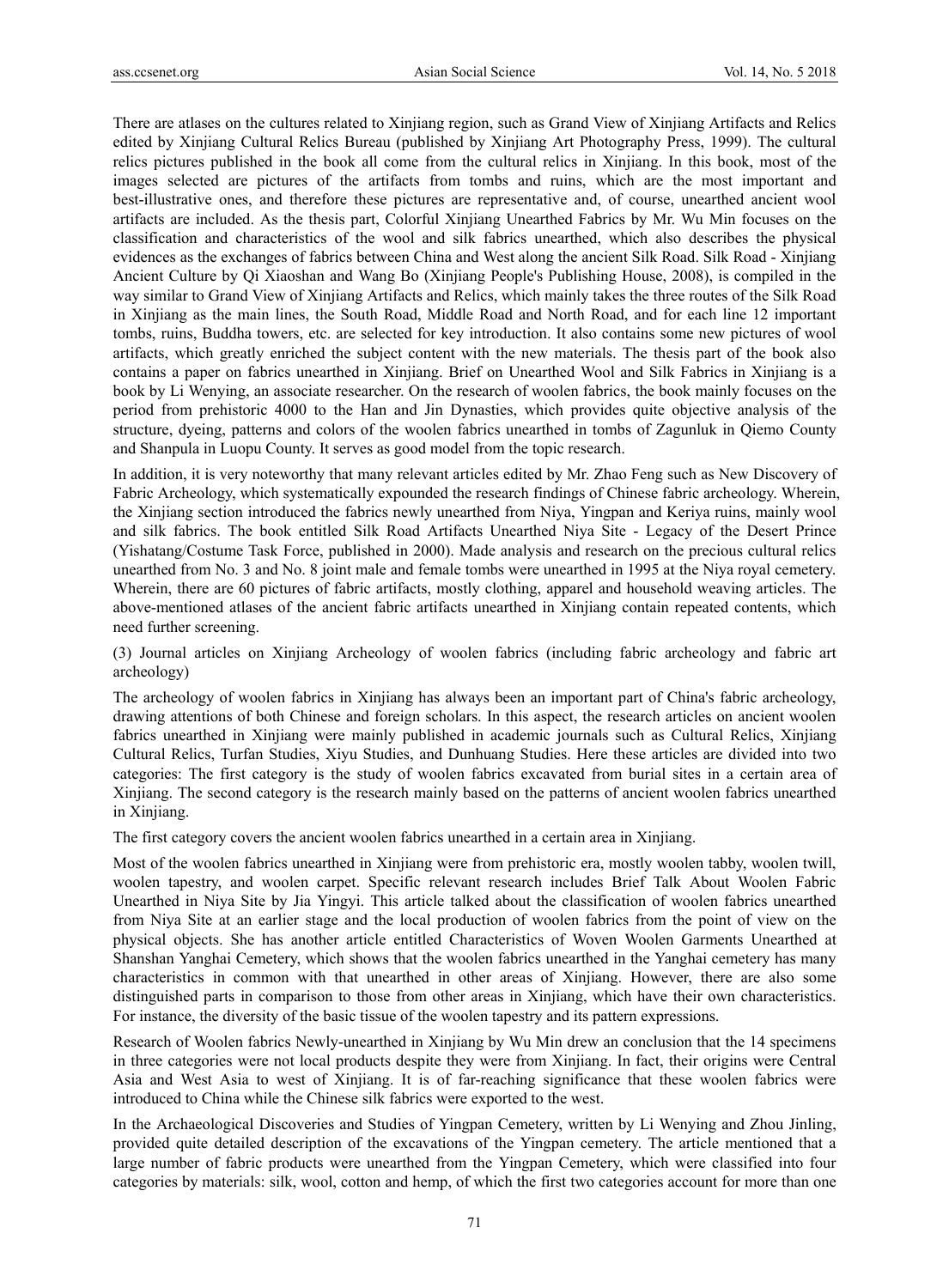third of the total number of unearthed relics. The pattern types are also very abundant.

Newly Discovered Fabrics of Han and Tang Dynasties on the Silk Road is an article that talks about the fabrics unearthed in Xinjiang ahead of the peers. In combination with the background of the development of the ancient Silk Road, this paper explores the fabrics of Han and Tang Dynasties newly-unearthed in the period of 1959 to 1969 from Wuwei, Dunhuang along Hexi Corridor in Gansu Province, Minfeng and Yutian on the South Road of Xinjiang, to Turpan and Bachu on the North Road. It mainly introduced the fabrics unearthed from different tombs in the six places and the patterns characteristics.

The second category is the research mainly focusing on the patterns of ancient woolen fabrics unearthed in Xinjiang.

Exploration of the Artistic Styles of the Symmetric Patterns of Fabrics Unearthed in Turpan, authored by Yin Fulan, sets the starting point on the very original and fine symmetric patterns on the fabrics unearthed in Turpan region to discuss the different composition forms of the symmetric patterns from different points of view.

Mythology Motif of Patterns of the Woolen Fabrics Unearthed in Yingpan Ancient Tombs in Xinjiang by Wu Yanchun sets the starting point on the theme of Eurasian mythology to make explorations the wool fabric patterns in term of origin of the art and culture awareness; such as the mythology and variants of the Human-animal Tree Pattern, the mythological philosophy conceived in the Volute Rhomboic Tree Pattern. He has another article, entitled Art of Ancient Animal Patterns in Xinjiang, analyzing the rise and fall of animal patterns in ancient times in the manner of dynasties.

Study on the Knotted Carpets of Shampula in Xinjiang by Qi Xiaoshan introduced five knotted carpets in the early of ancient Khotan era. Although the article only gives the basic information and pictures of these knotted carpets, but undoubtedly provides very good new materials for research on the ancient woolen fabrics unearthed in Xinjiang.

The Ornamental Trousers from Sampula (Xinjiang, China): Their Origins and Biography, authored by Wang Mu and Wang Bo, sets the study object on the Knifeerbockers with Centaur and Warrior Design (type B:84LS I M01:c162) unearthed in Shanpula, providing a detailed analysis of its background and the art characteristics of the patterns. The vivid description of the trousers displays the dynamic life of Central Asian residents at the end of the first millennium BC.

In addition, there are also studies on the development of the ancient weaving handicraft industry in Xinjiang, for example, Handicraft Industry in the Kingdom of Gaochang Huihu Kingdom by Jin Chunhong, which set the basis on the archaeological discoveries since the 20th century and the records of the relevant literature, makes analysis of the development of handicraft industry in the Gaochang Huihu Kingdom in the North Song and South Song Dynasties, including the discussion of the weaving and fur industries and the processing technology; in addition to the cotton industry, the silk and wool industries also existed in the Kingdom of Gaochang Huihu, which is also a developed area of silk industry in Xiyu region. On the Development of Ancient Wool Fabric Industry in Xinjiang by Jia Yingyi discussed the development of wool fabric industry in ancient Xinjiang based on the woolen fabrics unearthed therein. It expounded the wool weaving is the traditional handicraft industry in Xinjiang, from which the technical characteristics and pattern features formed have been used for a long time in the subsequent silk and cotton industries, which have become the traditional characteristics of Xinjiang textiles. Ma Guorong has discussed the wool weaving industry in his paper entitled Handicraft Industry in Xinjiang in the Han Dynasty, which asserts that the wool weaving industry in Xinjiang in the Han Dynasty was closely related to the animal husbandry that had reached a high level. The types of ancient fabrics unearthed in Xinjiang basically reflect the development of the fabric art in our country, which enrich the treasure house of ancient Chinese fabric specimens, providing a large amount of image materials for the study of fabric art and the cultural exchange between China and foreign countries.

(4) Relevant archaeological briefings and archaeological reports.

Since the ancient woolen fabrics unearthed in Xinjiang are taken as the research object, then the relevant archaeological briefings and archeology reports are very important first-hand information. For example, the Briefing of Excavation of the Cemetery in Turpan, and the Briefing of Excavation of Zagunluk Ancient Tombs in Qiemo Country, there are quite a large number of briefings.

The archaeological reports include Xinjiang Archaeological Excavation Reports 1957-1958, Thirty Years of Archeology in Xinjiang, New Achievements of Artifacts Archeology in Xinjiang 1979-1989, New Achievements of Artifacts Archaeology in Xinjiang (Continued) 1990-1996, etc., they provide the important data and physical images of archaeological discoveries, serving as the most direct first-hand information for follow-up studies.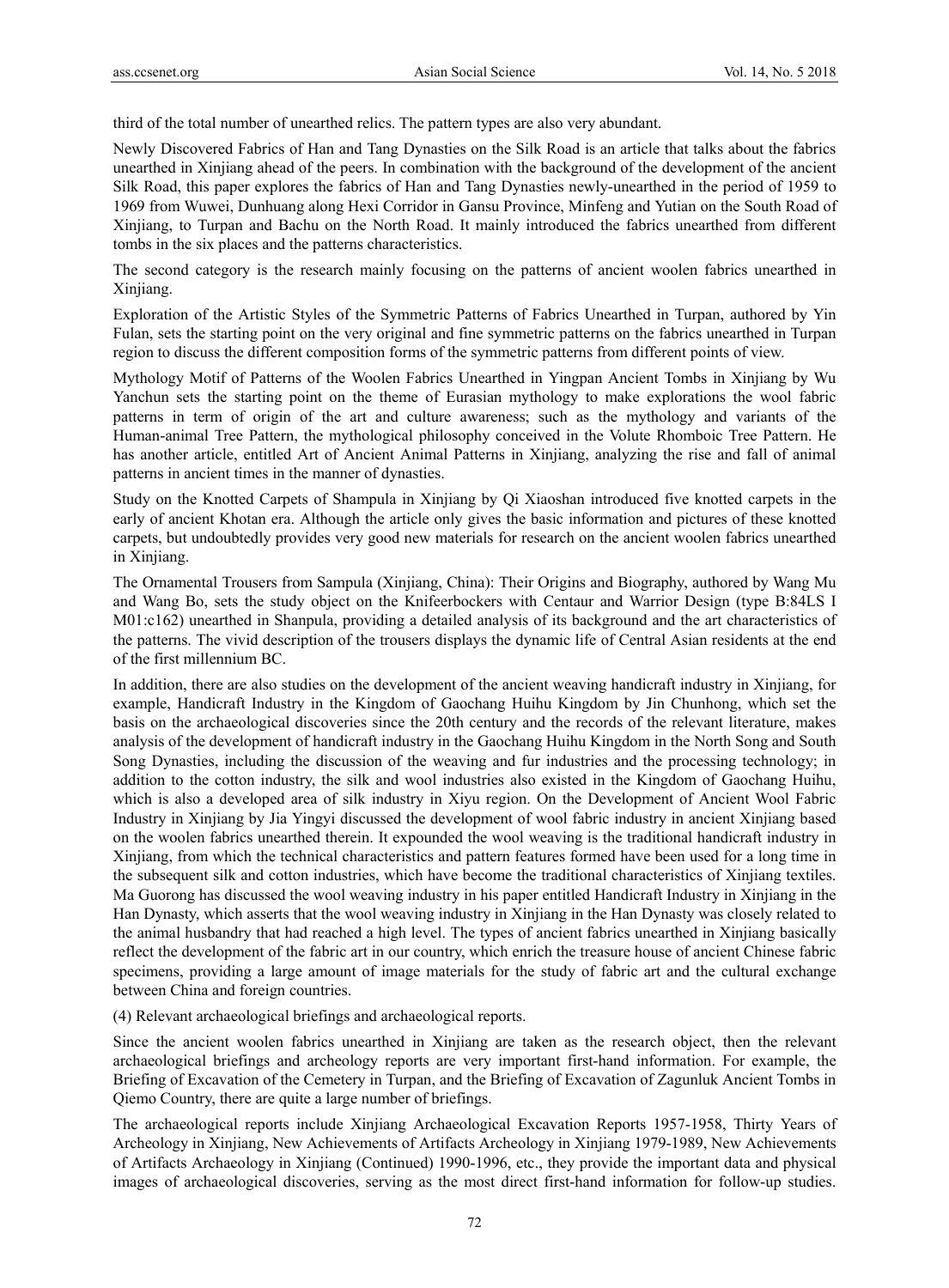New breakthroughs have been made in archeology and scientific research in Xinjiang with new fields of research opened up, new explorations made, and important scientific achievements attained. Shanpula Xinjiang, China: Revelation and Study of Ancient Civilizations in Khotan sorted out all the cultural relics unearthed in Shanpula according to categories with detailed description one by one. In particular, the clothing chapter categorized 207 pieces of clothing artifacts unearthed in good state from Shanpula into wool fabric, silk fabric, cotton fabric, felt product and leather product with text messages and photos. Among the few the few archeological publications in Xinjiang, it provided first-hand reliable materials for studying the fabric artifacts unearthed in Xinjiang.

# (5) Academic activities

Researches on the Silk Road and fabrics of the Silk Road have never been interrupted. A variety of academic activities are taken here and there, including the international conferences that focus on archeology, such as the international conferences with different themes organized by Turpan Academy of Sciences. There are also forums mainly focusing on archeological arts generally held by universities, such as a series of forums hosted by Donghua University focusing on the art and life, images and history of the Silk Road. And the professionals, experts and scholars invited to participate in these activities will publish their research papers on the conference and forums, and then published in a book by the conference organizer.

Through the review of the above literatures, it is fully proved that the research on the patterns of ancient woolen fabrics unearthed in Xinjiang is diversified, and the topic of each researcher has his own focus. However, there are few researches on the overall setting of the patterns of ancient woolen fabrics unearthed in Xinjiang, so space for research still exists, for example, the deep research on the origin of wool fabric patterns. The researches of these professionals and scholars also provide the basic reference for the research of this topic.

#### 2.1.2 Foreign Research Status

As an important part of the ancient Silk Road, Xinjiang has its special geography and climate, which makes it possible to reserve a considerable amount of burial clothing and fabrics in good state up to nowadays. Because of this, the large number fabrics unearthed in Xinjiang have always been the focuses and points of interest of professionals and scholars both at home and abroad.

The archaeological data related to the study of Xinjiang was shown as early as in the relevant papers, archeological travel and diaries of foreign explorers. Such as Serindia and Ruins of Desert Cathay by M. Aurel Stein (from UK); Silk Road by Sven Hedging (from Sweden), Xinjiang Archeology by Bergman (from Sweden), and the Travel of Tachibana Zuicho by T. Zuicho (from Japan). These explorers and archaeologists have a certain historical significance in the excavation of cultural relics and historic sites on the Silk Road in western China. Although today many of these artifacts have been scattered in museums and private hands all over the world, many ancient woolen fabrics unearthed in Xinjiang are among them.

In addition, there are also articles on the study of specimens and patterns of fabrics from China, Eurasia and Central Asia, such as Review Publishing Company: Oriental Rugs and Carpets, which describes the history of oriental carpets in the most straightforward English language. It introduced the special knotting method for fixing the carpet suede; it revealed the symbolic meaning hidden in the carpet patterns, and provides comparison of the carpets (in terms of size color, pattern, texture, etc.) from Turkey, Persia, the Caucasus, India, and China.

There is a paper focusing on the study of the history of Xinjiang and its unearthed ancient fabrics is Ancient Xinjiang Between Central Asia and China; The Nomadic Factor by Nicola Di Cosmo, which discussed the flowing elements displayed in the relationship of ancient Xinjiang with Central Asia and the other regions of China, which further analyzed its particularity due to its location on the Silk Road. Silk Road to Sinkiang by Lqbal M. Shafi analyzed the important role played by Xinjiang on the Silk Road in trades from a historical perspective.

There are papers devoted to profound studies of Islamic fabric art, such as Embroideries & Samplers from Islamic Egypt, and Woven Treasures: Textiles from the World of Islam by Marianne Ellis, Ashmolean Museum. Both papers analyzed the characteristics of Islamic style fabrics and their patterns from different perspectives.

Regarding the cultural studies of the Silk Road, in addition to the archeological excavations conducted in Xinjiang by several archaeological explorers previously described, L. Bourbonois, a famous French scholar, also talked about the Silk Road in his book: The Silk Road, which covers the relevant issues such as the hometown of silk, the road for silk trade and the trading ethnic, religious exchanges, Kangju: the country of traders and arts, and the influence of Rome on Central Asia. It gave detailed description of the generation of the Gandhara art and its impact on China, especially on the Western Regions.